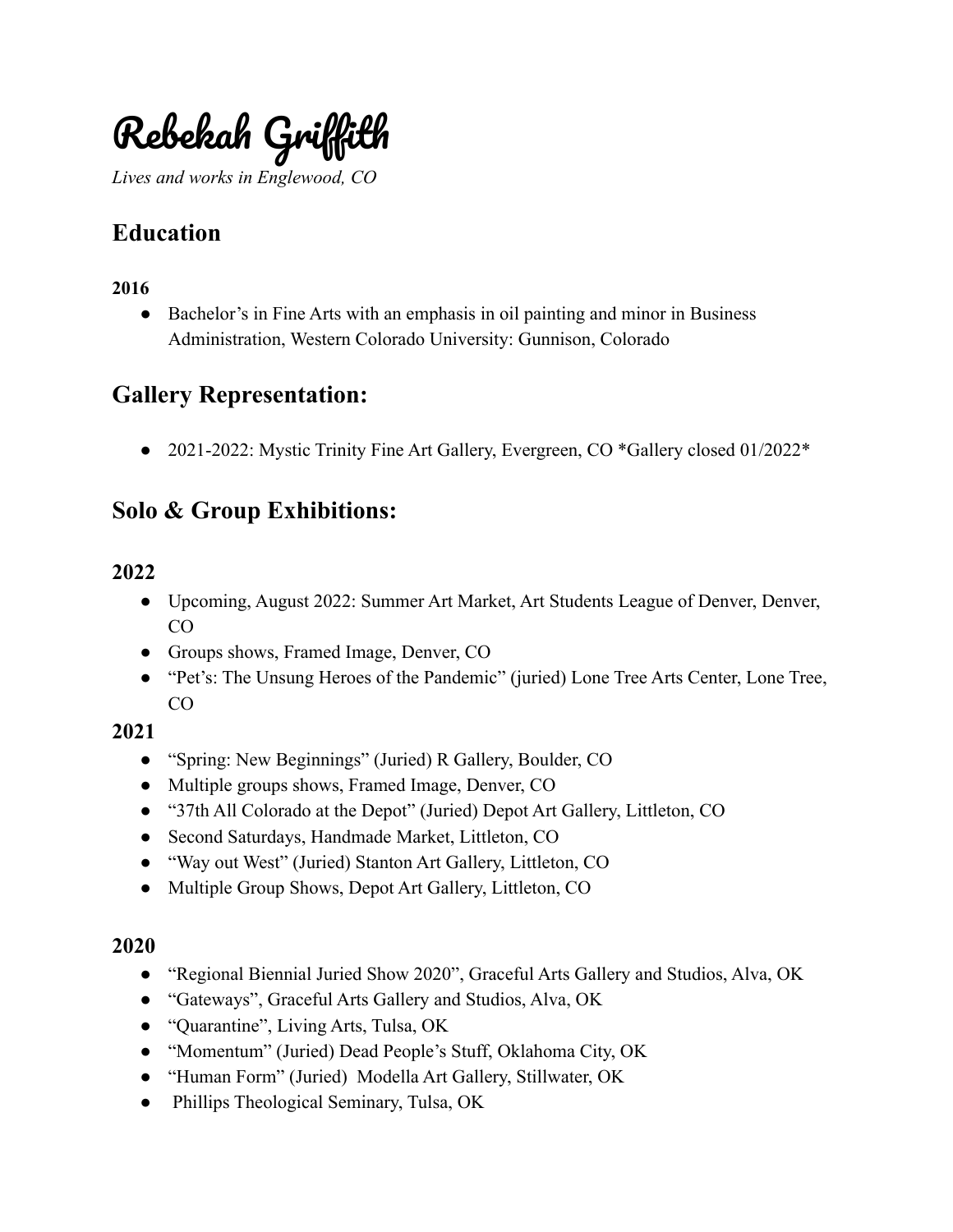#### **2019**

- "Canvas and Dance", Skiatook Art Center, Skiatook, OK
- Multiple Group Shows, Landon Thomas Designs, Tulsa, OK
- Art Hall, Oklahoma City, OK
- "Art in the Square", Utica Square, Tulsa, OK

#### **2018**

- Solo Show, Southglenn Public Library, Centennial, CO
- "Art in the Square", Utica Square, Tulsa, OK
- "Pop-Up Prophetic Art Worship Night", Denver, CO
- "Monoliths", Bitfactory, Denver, CO
- Multiple Group Shows, Depot Art Gallery, Littleton, CO

#### **2017**

• Multiple Group Shows, Depot Art Gallery, Littleton, CO

### **2016**

- Solo Show, Tesoro Artisan Gallery, Denver, CO
- Multiple Group Shows, Depot Art Gallery, Littleton, CO
- "56th Annual Artists'Alpine Holiday Fine Arts Show" (Juried) Ouray, CO
- "33rd Annual All Colorado Art Show" (Juried) Curtis Arts and Humanities Center, Greenwood Village, CO
- Denver Art Society, Denver, CO
- "WOW 2016" (Juried) Core New Art Space, Denver, CO

#### **2015**

- Solo Show, "Equanimity", Open Your Eyes, Gunnison, CO
- "32nd All Colorado Art Show" (Juried) Curtis Arts and Humanities Center, Greenwood Village, CO

## **Publications:**

- "Art Attack: Fifteen Ways to See Great Art in Denver This Weekend", *Westwood,* Susan Froyd, 08.19.2021
- "A Love for Horses Sparks a Career in Painting", Alva Review-Courier, 10.04.2020
- *●* Martin, Marione, *Snow Globe,* front page feature and accompanying article, "First Friday Art Walk tonight features Gateways exhibit" Alva Review-Courier, 10.02.2020, (1,9)
- "Art, Music on tap this Friday", Gunnison Country Times, 11.05.2015, (B2)